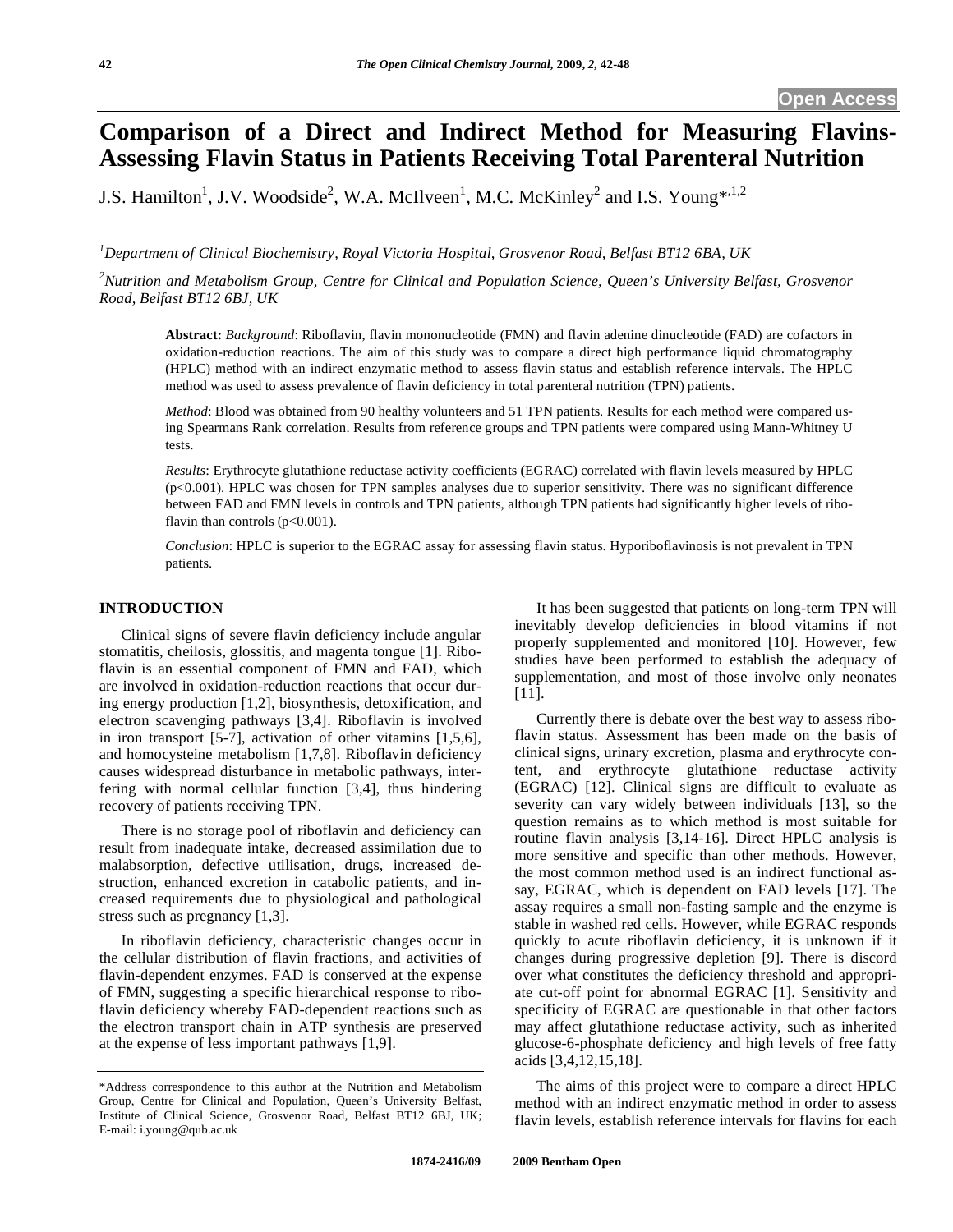method using samples obtained from normal healthy individuals, and assess the adequacy of flavin supplementation in TPN patients.

## **MATERIALS AND METHODOLOGY**

 Healthy individuals (52 male, 38 female) aged between 20 and 65 years were recruited from hospital and university staff and students, as well as from outpatient clinics. Exclusion criterion was the use of vitamin supplements containing riboflavin. All participants provided informed written consent, and ethics approval was obtained from Queen's University Belfast Research Ethics Committee. The number of normal subjects recruited was limited by the timeframe of the study and was therefore slightly less than the IFCC recommendations of 120 subjects.

 51 patients (29 males, 22 females) ranging in age from 18 – 80 years were recruited from the weekly nutrition ward round. The patients were receiving TPN for a variety of causes including short bowel syndrome, post-operative recovery, and intestinal dysfunction against a background of critical illness. The range of causes was too diverse to allow subjects to be further categorised for sub-group analysis.

 Fasting venous blood samples were collected from both reference and patient groups in tubes containing EDTA, which has been shown to inhibit the activity of enzymes that hydrolyse FAD and FMN [19], and prepared for analysis under dim light immediately after venepuncture. Plasma was separated and stored at  $-80$  °C for analysis by the HPLC method. For the indirect EGRAC assay, red cells were washed in saline and frozen at  $-80$  °C prior to analysis. All chemicals were obtained from Sigma Chemical Co. (St Louis, MO, USA) unless otherwise stated.

 The EGRAC method is based on the measurement of erythrocyte glutathione reductase activity as described by Sauberlich *et al*. [17]. Erythrocyte glutathione reductase (EGR) is a flavin enzyme with FAD as a prosthetic group.

$$
GSSG + NADPH + H^{+} \xrightarrow{FAD, EGR} 2GSH + NADP^{+}
$$

 Its activity is altered *in vivo* by dietary riboflavin and *in vitro* by FAD. The degree of *in vitro* glutathione reductase activity depends on the FAD saturation of the apoprotein, which in turn depends on riboflavin availability. The principle of the assay is that the decrease in absorbance of the reaction mixture at 340 nm due to the decrease in NADPH concentration is a measure of the conversion of oxidised glutathione (GSSG) to reduced glutathione (GSH), and thus glutathione reductase activity. EGRAC values were calculated using the following equation:

$$
EGRAC = \frac{Absorbance of solution with added FAD}{Absorbance of solution without added FAD}
$$

 The HPLC assay, based on the method of Capo-chichi *et al*. [4], determines simultaneously riboflavin, FMN, and FAD in plasma using lumiflavin (riboflavin analogue) as an internal standard. All solvents used in this procedure were of HPLC grade (Analytical Supplies Ltd., Dromore, Co Down, UK).

 Briefly, mobile phase consisting of 85 % Solution A (15 mM magnesium acetate and 10 mM potassium phosphate, pH 3.4) and 15% acetonitrile was prepared. A mixture of standards were prepared and analysed with each batch of samples to distinguish the retention times of the flavins. Frozen plasma, along with in-house quality control plasma samples were thawed prior to the addition of lumiflavin and magnesium acetate. Samples were incubated in a water bath to ensure total release of the flavins from their apoenzymes. The samples were deproteinised and the flavins extracted using C18 3cc Sep-Pack cartridges (Waters Corporation, Ireland). The Sep-Pak desalted the supernate and helped avoid interference in the fluorescence intensity of the flavins due to quenching by anions, particularly chloride anions from the deproteinisation step [4]. The samples were then stored at 4 °C prior to injection onto a C18 RP-HPLC column  $(C18, 5 \mu M, 250x4.6 \text{ mm},$  Hypersil, Alltech, UK).

 The flavins were detected using a scanning fluorimeter (Waters Corporation, Ireland) with wavelength settings of 445 nm excitation and 530 nm emission, with a flow rate of 1 mL/minute. Elution of the flavins (See Fig. **1**) followed the order of polarity (FAD>FMN>riboflavin> lumiflavin). The fluorimetric signals (peak heights) of the flavins were directly proportional to their concentrations.



**ime (minutes)** 

**Fig. (1).** Chromatogram of the flavins in plasma spiked with 24 nM FAD, 22 nM FMN, 26.5 nM riboflavin, and 39 nM lumiflavin.

Peak 1 with a retention time of approximately 4.23 minutes = FAD, peak 2 at 5.13 minutes = FMN, peak 3 at 7.77 minutes = riboflavin, peak 4 at 16.57 minutes = lumiflavin.

 The sensitivity, intra- and inter-assay variation, limit of detection, and % recovery were calculated for the EGRAC and HPLC methods. SPSS software (version 17, Seattle, USA) was used for all analyses. As the data were not normally distributed, the methods were compared using Spearman's Rank correlation. The reference intervals for both methods were defined as the 2.5 and 97.5 percentiles [20, 21]. The results from the TPN patients were compared with these reference intervals using the Mann-Whitney U test in order to determine whether riboflavin deficiency is a significant problem in this population. P values  $< 0.05$  were considered to be significant.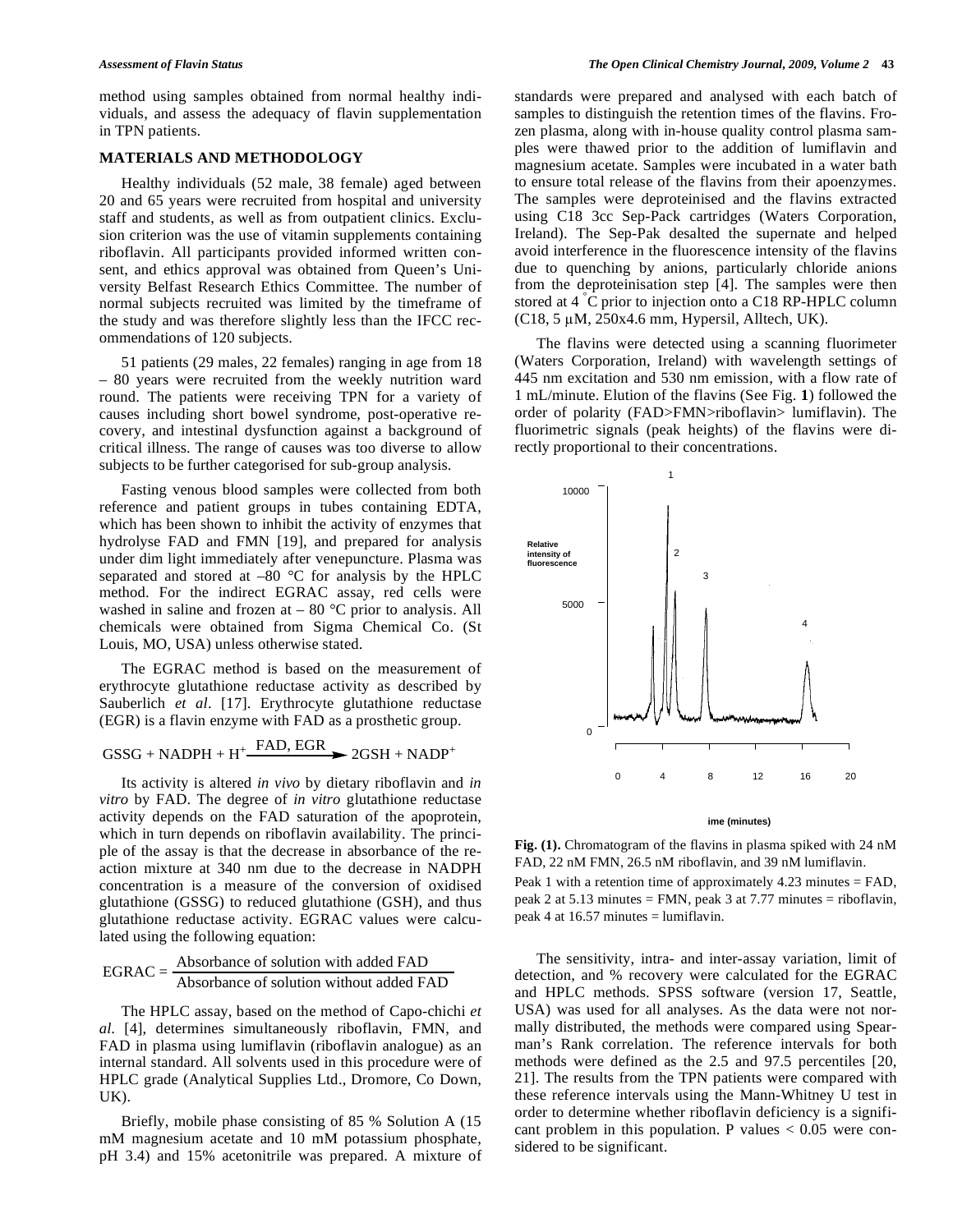|                           | HPLC(nM)                  | <b>EGRAC</b> assay    |
|---------------------------|---------------------------|-----------------------|
| <b>Analytes detected</b>  | FAD, FMN, Riboflavin      | <b>FAD</b>            |
| Limit of Detection (nM)   | $FAD = 1.0$               | $FAD = 7.5$           |
|                           | $FMN = 0.5$               |                       |
|                           | Riboflavin = $0.5$        |                       |
| Linearity                 | Linear for all flavins    | Non-linear            |
| Intra-assay $CV(%)$       | $FAD = 2.0$               | $FAD = 7.7$           |
|                           | $FMN = 1.3$               |                       |
|                           | Riboflavin = $4.7$        |                       |
| Inter-assay $CV(%)$       | $FAD = 9.6$               | $FAD = 9.0$           |
|                           | $FMN = 9.5$               |                       |
|                           | Riboflavin = $9.6$        |                       |
| <b>Reference interval</b> | $FAD = 26.2 - 84.1$       | $EGRAC = 0.93 - 1.59$ |
|                           | $FMN = 6.7 - 30.5$        |                       |
|                           | Riboflavin = $2.2 - 32.0$ |                       |

## **RESULTS**

## **Assessment of the Methods**

 The intra- and inter-assay variation and limit of detection (LOD) were calculated for both methods, and % recovery and linearity were calculated for the HPLC method. The LOD was calculated by multiplying the standard deviation of the blank  $(n=10)$  by 3.3 and dividing it by the slope of the standard curve. The results for each of the methods are shown in Table **1**.

## *HPLC*

 The LODs compare well with other HPLC methods which quote FAD at approximately 4.0 nM, FMN at approximately 3.0–3.5 nM, and riboflavin between 2.9–9.0 nM [22, 23]. The peak heights of the flavins were directly proportional to their concentrations up to 240 nM FAD, 220 nM FMN, 265 nM riboflavin, and 390 nM lumiflavin, and were thus used to quantify flavin levels. The intra- and inter-assay coefficients of variation (CV) were found to be within acceptable limits  $\left($ <10%, intra-assay n=20, inter-assay n=12 over a 12 week period). Recovery of the samples after the extraction process was between 86 and 94 % for all flavins  $(n=5)$ .

## *EGRAC*

 The standard curve for the EGRAC assay was non-linear, suggesting that the assay has greater sensitivity at concentrations of FAD less than approximately 50 nM, whereas at higher levels, a large change in concentration would not produce a corresponding change in activity coefficient. Due to the non-linearity of the standard curve, in order to establish the sensitivity of the EGRAC assay, UV-irradiated flavindeficient red cells were spiked with decreasing levels of known FAD concentrations, until the CV became unacceptable. The CV of the assay was within acceptable limits  $\left($ <10 %), at concentrations of FAD greater than 7.5 nM. The intraassay CV was 7.7 % (n=20) and the inter-assay CV was 9 % at a FAD concentration of 40 nM (n=12 over a 12 week period).

#### **Establishing Reference Intervals for Both Methods**

 The reference intervals were defined as the 2.5 and 97.5 percentiles [20, 21]. The HPLC reference intervals were calculated for the flavins. FAD values below 26.2 nM, FMN below 6.7 nM, or riboflavin level below 2.2 nM were deemed riboflavin deficient. The EGRAC reference interval was calculated to be from  $0.93 - 1.59$ , thus any sample with an activity coefficient >1.59 was deemed riboflavin deficient (Table **1**). Previous reports suggest an activity coefficient threshold for riboflavin deficiency of between >1.2 and >1.7 [23].

#### **Method Comparison**

 FAD levels assessed by HPLC and EGRAC correlated well ( $r = -0.935$ ,  $p < 0.001$ ) (See Figs. **3a-3c**). However, there was a poorer correlation between HPLC and EGRAC measurements of riboflavin ( $r = -0.382$ ,  $p < 0.001$ ), and FMN ( $r = -$ 0.706, p<0.001), although these were still highly significant. After evaluating both methods, the HPLC method was selected as the method of choice, for assessing riboflavin levels in TPN patients, principally because of its greater sensitivity (LOD), larger number of analytes detected, and better reproducibility.

#### **Reference Population Comparison with TPN Patients**

 There was no significant difference between FAD and FMN levels in the TPN and control populations (Table **2**). However, there was a statistically significant difference between the riboflavin levels in the patient and control groups (p<0.001), with the TPN patients having higher levels of riboflavin than the reference population.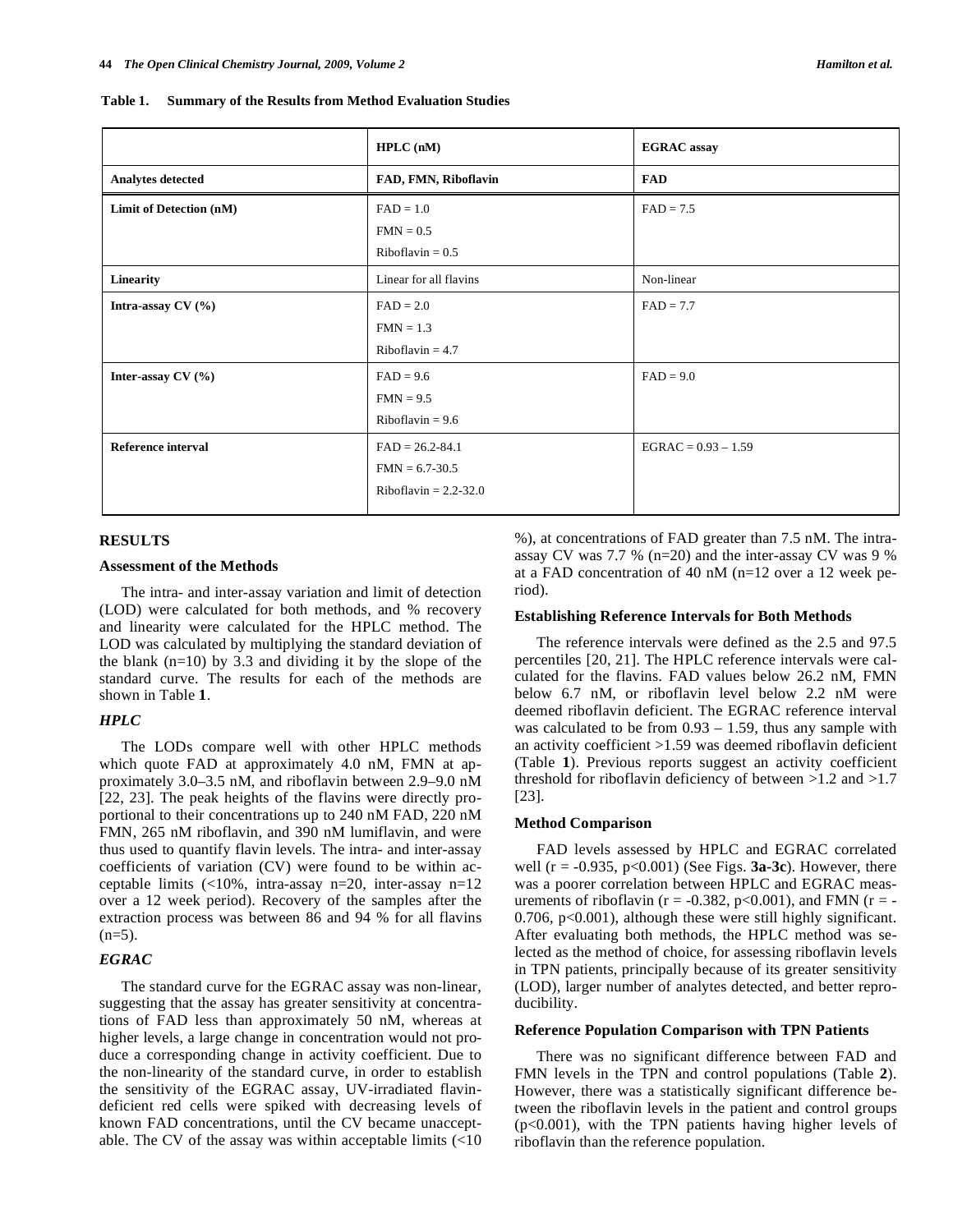|                 | <b>Control Population (n=90)</b> | TPN Patients $(n=51)$ | <b>Significance</b> |
|-----------------|----------------------------------|-----------------------|---------------------|
| FAD(nM)         | 51.4 (39.2-62.9)                 | 45.5 (34.0-56.7)      | n.s.                |
| $FMN$ (nM)      | $15.5(11.6-20.9)$                | $16.2(12.0-19.9)$     | n.s.                |
| Riboflavin (nM) | $7.6(5.5-12.1)$                  | $20.4(11.7-31.5)$     | p<0.001             |

**Table 2. Comparison between Flavin Levels in the Reference Population and TPN Patients. Data are Expressed as Median and Interquartile Ranges. (n.s = non significant)** 

 There are few possible riboflavin analogues that could be used as internal standard in this method, such as galactoflavin and isoriboflavin. However, as we were unable to obtain either of these products we used lumiflavin, a known riboflavin analogue, which was readily available. Several papers have discussed the possibility that lumiflavin is a photodegradation product of riboflavin [16,19], so we assessed this using our method. Aliquots of the same plasma sample were spiked with FAD, FMN, riboflavin, and lumiflavin and exposed to full range UV light for varying lengths of time (15 – 60 minutes). The flavins were then extracted and analysed by HPLC (See Fig. **2**).

 It is clear that FMN (peak 2), and riboflavin (peak 3) are degraded rapidly as the peaks decrease in size quite dramatically after 30 minutes of exposure to UV light. FAD (peak 1) appears to be more resistant to degradation by UV light as there is not as large a decrease in peak size compared to riboflavin or FMN. Levels of lumiflavin (peak 4) do not increase suggesting that riboflavin does not degrade to lumiflavin under these conditions. There is also an extra peak (peak  $X$ ) which appears next to lumiflavin on the chromatogram after exposure of the sample to UV light. This unidentified peak appears to be a degradation product with a similar, but chromatographically distinct, profile to lumiflavin, and it is possible that this may have been mistaken for lumiflavin in previous studies.

 As the preparation of samples from venesection to injection onto the HPLC column was performed in dim light, it was decided that lumiflavin was suitable to use as internal standard for this method.

#### **DISCUSSION**

 There was a strongly significant correlation between the EGRAC and HPLC methods with regard to FAD levels, with a significant correlation also found for FMN and riboflavin. These data are in some agreement with results published by Moat *et al.* [24] who found a strong correlation between plasma riboflavin assessed by HPLC and the EGRAC assay, although they reported no significant correlation between FMN and FAD assessed by HPLC and EGRAC. We found a weaker, but still statistically significant association between



### **Time (minutes)**

**Fig. (2).** Chromatograms of the flavins in spiked plasma before and after exposure to UV light for 30 minutes. **a.** Before exposure to UV light. **b.** After exposure to UV light.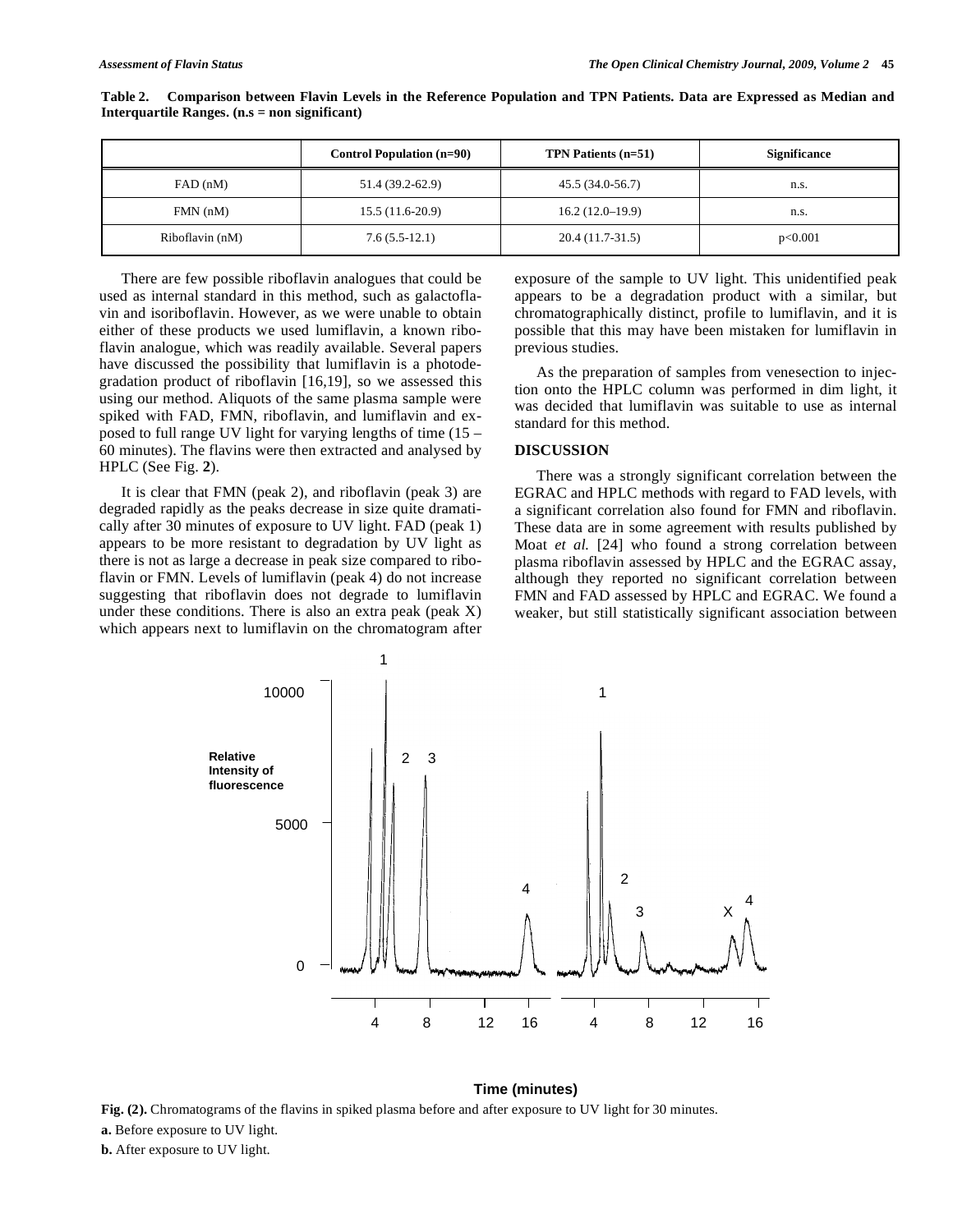

Fig. (3). a. Correlation between EGRAC and FAD (p<0.001). **b.** Correlation between EGRAC and FMN (p<0.001) **c.** Correlation between EGRAC and riboflavin (p<0.001).

FMN and FAD assessed by HPLC and EGRAC, and the reason for this contrast with the Moat study [24] is unclear. The results of the present study suggest that either method would be suitable for routine assessment of flavin status in the biochemistry laboratory. However, the HPLC method, which measures FAD, FMN and riboflavin simultaneously, is more informative in that it gives a complete overall assessment of flavin status compared to the EGRAC method (Table **1**). The HPLC method is more sensitive with a lower limit of detection than the EGRAC method, which is potentially an important factor when assessing riboflavin deficiency. In addition, the HPLC method is not subject to interference in the same way as the EGRAC method. Glucose-6 phosphate dehydrogenase deficiency and diabetes mellitus may both produce misleading results in the EGRAC assay, whereas the HPLC method is unaffected by such disorders [3,4,18].

 There has been considerable controversy as to what the results of the EGRAC assay actually show, and whether they reflect short term or long term dietary intake. The EGRAC method utilises the role of riboflavin as a cofactor in glutathione reductase synthesis to estimate the amount of riboflavin present in a sample, and is considered by some to represent a more accurate picture of long-term riboflavin status than direct measurement [17]. It has been stated that while the EGRAC activity responds quickly to acute riboflavin deficiency, there are doubts as to whether it continues to change in response to progressive tissue depletion [9]. By contrast, several reports claim that the EGRAC reflects accurately the long-term intake of riboflavin but is of limited use in assessing the kinetics of riboflavin in the short-term [25, 26].

 As FAD is conserved at the expense of riboflavin [27] a decrease in the levels of FMN or riboflavin may be evident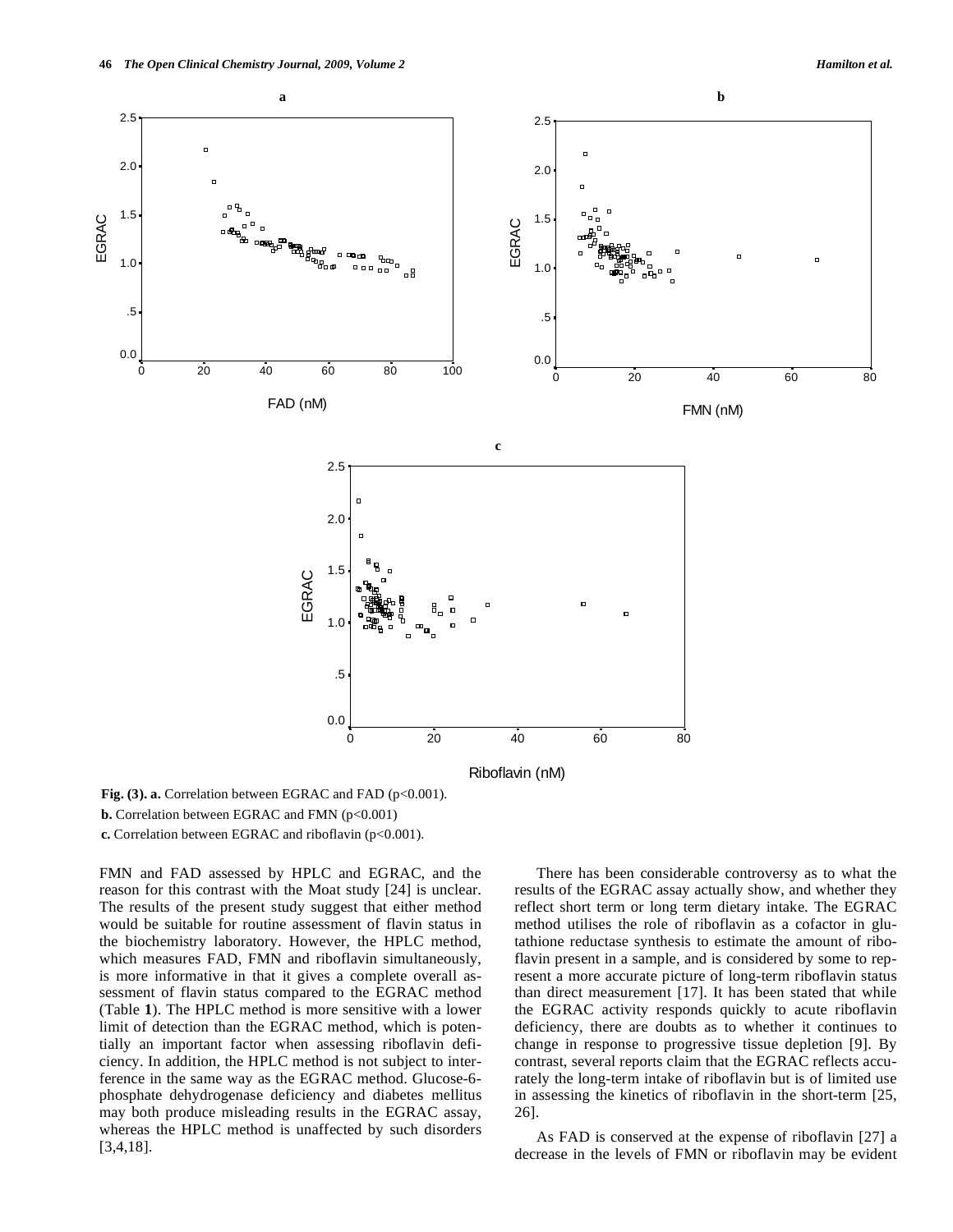before levels of FAD would begin to decrease in the early stages of riboflavin deficiency. This means that the HPLC method is more useful than the EGRAC assay, which only measures FAD levels, in the detection of mild riboflavin deficiency.

 The levels of FAD required to drive the EGRAC reaction may not be the same as the concentrations needed for other physiological biochemical reactions, meaning that an individual suffering from mild riboflavin deficiency may not necessarily have an abnormal EGRAC. HPLC could also be more sensitive to changes in riboflavin status in that large changes at certain points of the EGRAC standard curve may cause only small changes in the EGRAC value, whereas the HPLC standard curves are linear and may therefore reflect small changes better than the EGRAC.

 The HPLC method described in this study would be able to detect excess amounts of riboflavin, whereas the EGRAC assay is relatively insensitive to high levels. Many vitamins can be damaging to the body at high levels. Vitamins A, C, and E are all known to potentially generate reactive oxygen species when consumed in high doses [28-30]. To date, there have been no reports of any significant adverse structural or functional effects of excess riboflavin consumption in humans. The lack of any harmful effects from high doses of riboflavin may be due to its physicochemical properties. Its solubility is limited and the capacity to absorb riboflavin *via*  the gastrointestinal tract is limited, particularly when administered in large doses [31]. Once the tissues are saturated, any excess riboflavin is excreted in the urine.

 However, this does not mean that there is no potential for adverse effects from high intakes [32]. Riboflavin has been implicated in toxicity when taken as part of a standard multivitamin preparation. In this situation, riboflavin may be involved in photodynamic damage to DNA, but only in synergism with other multivitamin components, because it has been shown that high levels of riboflavin alone are unable to damage DNA [33].

 With regard to the costs and ease of use of the methods, both require expensive equipment in the first instance, with the EGRAC assay being performed on a centrifugal analyser such as the Cobas Fara and the HPLC method requiring an HPLC pump, fluorescence detector, and data system. Both methods require a similar amount of preparation time, although an automatic sampler would be required in order to facilitate the analysis of a similar number of samples through the HPLC assay compared to the EGRAC method on a daily basis. The costs of reagents needed for each method are also similar.

 There were no significant differences between the FAD and FMN levels in patients receiving TPN and control subjects, suggesting that riboflavin deficiency is not prevalent in this patient group. However, in the case of riboflavin, there was a significant difference between the TPN patients and the controls, indicating that the TPN patients were receiving more riboflavin than necessary. In such patients, an increased availability of riboflavin could be beneficial in that they may have an increased requirement for FAD to aid in the recovery process [13].

 In conclusion, the HPLC method evaluated in this study is superior to the EGRAC assay for assessing riboflavin status. Riboflavin deficiency is not prevalent in TPN patients.

## **ABBREVIATIONS**

| ATP          |     | $=$ Adenosine triphosphate                                  |
|--------------|-----|-------------------------------------------------------------|
| <b>CV</b>    | $=$ | Coefficient of variation                                    |
| DNA          | $=$ | Deoxyribonucleic acid                                       |
| <b>EDTA</b>  | $=$ | Ethylene diamine tetraacetic acid                           |
| <b>EGRAC</b> | $=$ | Erythrocyte glutathione reductase activity co-<br>efficient |
| FAD.         |     | $=$ Flavin adenine dinucleotide                             |
| <b>FMN</b>   | $=$ | Flavin mononucleotide                                       |
| EGR          | $=$ | Glutathione reductase                                       |
| GSH          | $=$ | Reduced glutathione                                         |
| GSSG         | $=$ | Oxidised glutathione                                        |
| HPLC         | $=$ | High performance liquid chromatography                      |
| <b>LOD</b>   | $=$ | Limit of detection                                          |
| $NADP^+$     | $=$ | Nicotinamide adenine dinucleotide phosphate<br>(oxidised)   |
| <b>NADPH</b> | $=$ | Nicotinamide adenine dinucleotide phosphate<br>(reduced)    |
| TPN          | $=$ | Total parenteral nutition                                   |
| UV           |     | $=$ Ultraviolet                                             |

## **AUTHORS' CONTRIBUTIONS**

 JSH performed the laboratory analyses and drafted the manuscript. JVW participated in the design of the study, performed the statistical analyses, and helped draft the final manuscript. WAMcI set up the EGRAC method for use in the study. MCM was involved in the design and interpretation of the study and helped draft the final manuscript. ISY conceived the study and participated in its design and coordination and helped draft the final manuscript. All authors read and approved the final manuscript.

## **ACKNOWLEDGEMENTS**

 This project was funded by a Research Scholarship from the Association for Clinical Biochemistry Scientific Committee. This study was presented as a thesis for the award of MSc. Many thanks to the patients and volunteers who provided blood samples for this study.

#### **REFERENCES**

- [1] Powers, H.J. Riboflavin (vitamin-B2) and health. *Am. J. Clin. Nutr.,* **2003**, *77*, 1352.
- [2] Capo-chichi, C.D.; Feillet, F.; Gueant, J.-L.; Amouzou, K.S.; Zonon, N.; Sanni, A.; Lefebvre, E.; Assimadi, K.; Vidailhet, M. Concentrations of riboflavin and related organic acids in children with protein-energy malnutrition. *Am. J. Clin. Nutr.,* **2000**, *71*, 978-986.
- [3] Basu, T.K.; Dickerson, J.W. *Vitamins in Human Health and Disease.* CAB International: Oxon, UK, **1996**.
- [4] Capo-chichi, C.D.; Gueant, J.-L.; Feillet, F.; Namour, F.; Vidailhet, M. Analysis of riboflavin and riboflavin cofactor levels in plasma by high-performance liquid chromatography. *J. Chromatogr. B,*  **2000**, *739*, 219.
- [5] McCormick, D.B. Two interconnected B vitamins: Riboflavin and pyridoxine. *Physiol. Rev.,* **1989**, *69*, 1107.